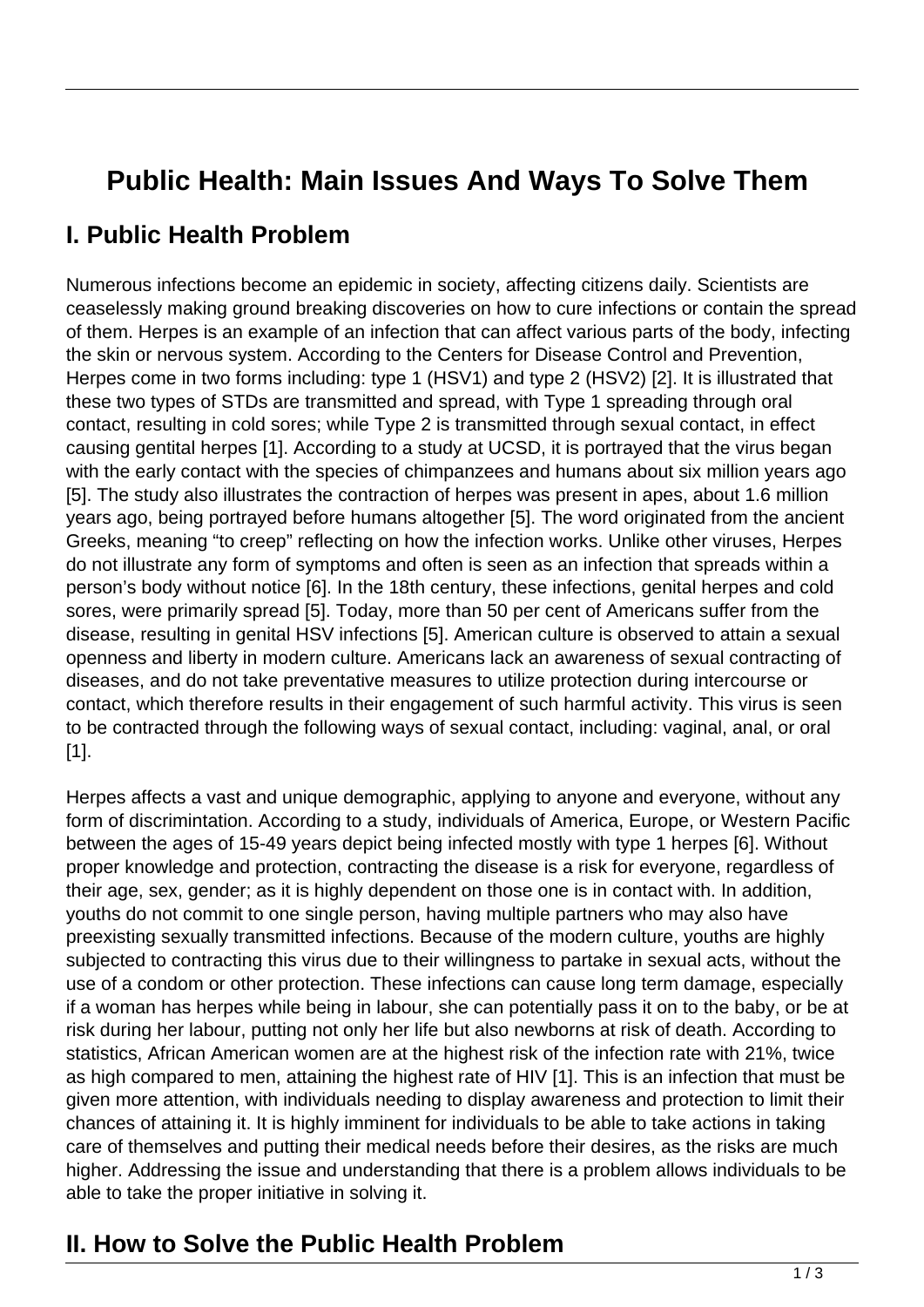Herpes is considered the oldest diseases, as it was first known by the ancient Greek physician Hippocrates from 460 to 370 BCE. As he documented these symptoms, he was able to explain the spread of the sores over the course of the body, calling it "herpein" meaning "to creep," as mentioned before [2]. A couple years later, the Roman Emperor Tiberius began an attempt to ban kissing in public events and gatherings. This was a failed attempt as it was simply banning an act rather than educating individuals on the repercussions of such acts without protection. It wasn't until later that the Roman physician Celsus was able to develop the first treatment for herpes, involving a hot iron, that they were able to eradicate the disease temporarily [2]. In society, when individuals come across a disease or virus, it is an important aspect to be able to understand that there is a problem. Herpes is an epidemic that affects a nation, and it is important to bring awareness to it being an issue that is affecting individuals. This is a prime way to be able to solve the spread of this disease as a whole. In addition, it is a prominent aspect to be able to understand the ways of receiving and spreading it as an infection. As mentioned before, this infection is associated with oral and genital warts that can be spread with skin to skin contact, of oral or sexual engagement. Because it is a disease that can be transmitted orally or sexually, it is imminent that to reduce the spread of it, individuals utilize protection when partaking in these actions. In addition, because of its prevalence in society, and how easily one can contract it, it makes it much harder to suppress the continued spread of it. The disease can be unidentifiable, making those who are diagnosed with it, unaware that they even have the disease [7]. One must be highly vigilant on their own medical screenings, going to the doctor regularly and getting checked up occasionally, especially when partaking in any sexual encounters [8]. It is also extremely important to be aware of one's partner's sexual history, and make sure they do not have any STDs or STIs, that they can contract from their sexual partners, and further spread it to others. According to the Centers for Disease Control and Prevention, some prescriptions have been prescribed to those partaking in activities [8]. This prescription includes the use of any antiviral medications for herpes or any other infections. These antiviral drugs are used to be able to reduce or eliminate herpes for individuals that have been targets of it [8]. In addition, according to The World Health Organization, WHO, they have been attempting to develop new advancement methods in international health laws to be able to prevent and reduce neonatal herpes, of both Type 1 and Type 2 [5]. These prevention research focuses on ways of developing and researching different methods of vaccination, focusing on microbicides that may be applied to the private areas of the vaginal opening or rectum during intimate course to be able to dismantle any viruses or bacteria that may be lingering to cause the infection to spread [5]. These microbicides are being further researched and tested so they can come in different forms of gels or creams, as well as films and suppositories [5]. Also, educating the public about STDs and other forms of disease is the first and foremost way of suppressing the spread if it. High school students are more prone to taking part in sexual acts and should be educated on the matter, at a young age. It gives them insight as they get older and makes them aware of the types of infections that can be brought about through such acts. It can begin to make them cautious of their actions, and also the partners they begin doing such acts with. Bringing educators that can give more information on first hand experience with the disease, or others that they know have been targeted by the disease can also create fear and caution when these students take part in the actions of sexual intercourse. In addition, students should be able to talk about their sexual activity with counsellors, and ways of getting rid of diseases they may have contracted. Free condoms and other protective services should be provided free of charge to students, and should be encouraged to be taken by students that are intimate or plan on getting intimate.